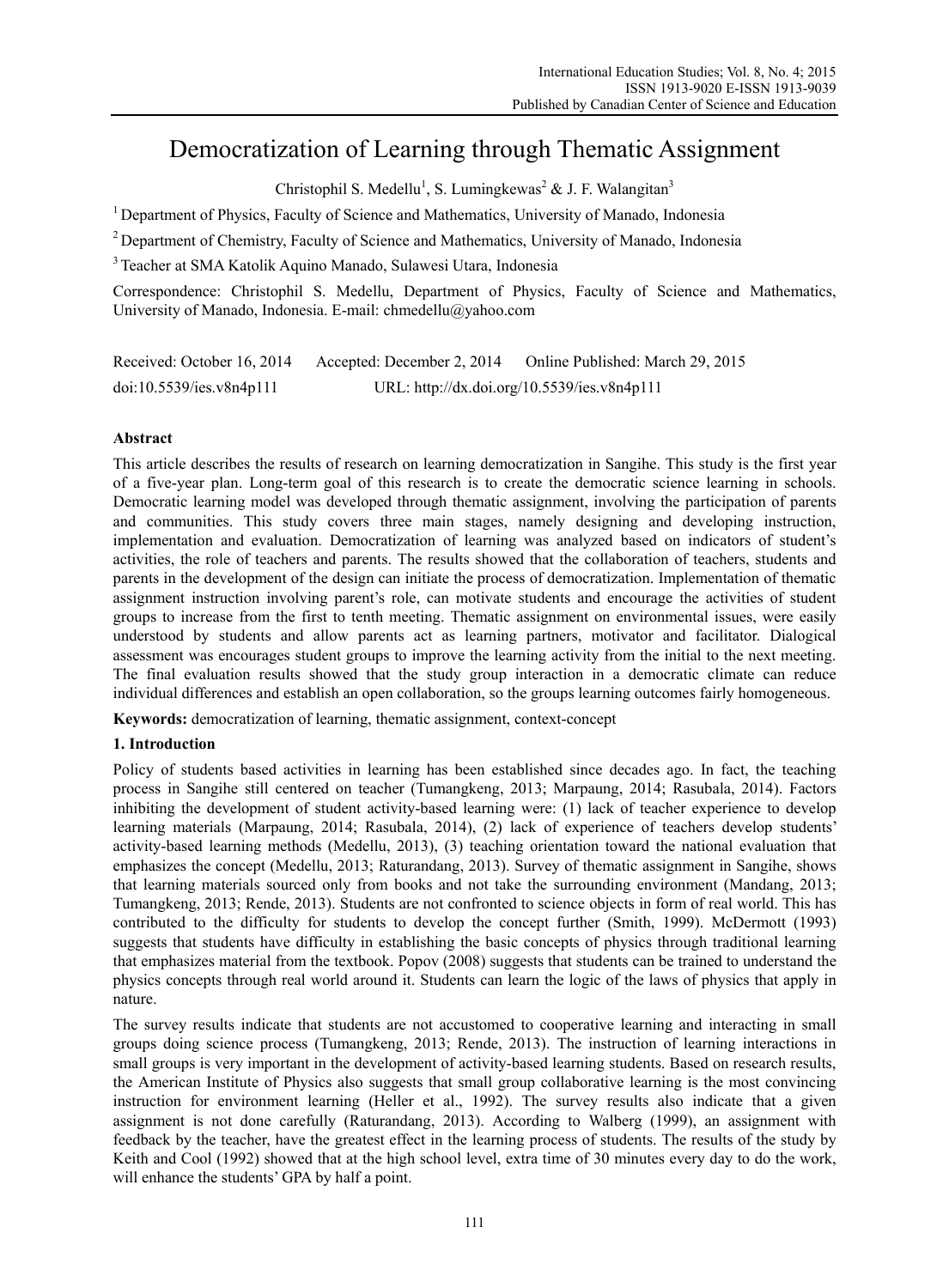Thematic learning is a systematic attempt to address the aforementioned problems. Thematic teaching is a pedagogic model which based on the choice of the theme or topic of study. This model deals with some pedagogic methods like learning outside the classroom, team teaching, and community learning (Northwest Regional Educational Laboratory, 2005). Several important issues related to the thematic learning are: (1) transdisciplinary learning, (2) confront the students with the real world around him, and the relationship with a global phenomenon, (3) individual differences in learning, (4) learning based on research, (5) build a learning community and school-community relations (Medellu, 2014). The most common models are the thematic learning units, in which a theme studied from several field studies (Barton & Smith, 2000). The advantage of integrated thematic instruction is the flexibility of teachers to design instruction, in line with the student needs, and then the students can take a multiple sources of learning (Wood, 1997). According to Fogarty (1997) thematic instruction may involve skills such as reading, thinking, remembering and writing real-life contexts that can encourage creative exploration. Instruction is integrated in the unit theme, allowing performed authentic assessment (Barton & Smith, 2000).

The real world as an object of thematic teaching, will to focus learning activities outside the classroom. Learning outside the classroom can be designed to enable students to observe various real world (Pendrill, 2005), conducted an analysis to connect the facts with conceptual knowledge (Bransford et al., 1999), to exchange experiences with other students (Krogh, 1990) to build a knowledge more complex and complete. Learning outside the classroom, improve their knowledge and understanding of natural systems and processes that ultimately builds responsibility to the environment (Higgins, 2002). Through learning outside the classroom, the learning process as a dynamic system: "the subject-activity-object (Stetsenko, 2005) will develop authentically. According to Popov (2008), the context of learning in the form of the real objects and everyday life, are not explicit as in the laboratory, the context must be found and studied. Context can be seen from the perspective of different concepts. Sweetser and Fauconnier (1996) cited by Popov (2008) explains that students will access different information in different contexts. Through a variety of contexts, students can understand more fully and more clearly the concepts, encourage critical thinking in selecting alternatives, and responsible for the process of learning (Beane, 1997). Learning outside the classroom is not just technical learning, but an opportunity to understand the relationships in the real world (Broda, 2007).

Thematic learning was developed based on research activities. Students are faced with the facts and phenomena of physical, social and interaction, to build the relationship between the context and their knowledge. The results showed that the students can understand the problems in the real world if he was faced to search relationship and the integration of these ideas in an authentic context (Bransford et al., 1999; DiSessa, 2000; Linn & Hsi, 2000). Noel (2006) designed a learning project that focuses on inquiry-based learning environment. Thematic instruction can be developed in a variety of approaches. Students can be instructed to discuss the concepts, then make observations, measurements, analyze and link up with the concept of context. Students can also be instructed to start from identifying the object, measuring, analyzing and then formulate the relationship between the context and concept. Thematic instruction must be open to allow students to develop ideas and creative activities.

Thematic learning about the environment should build democratization of learning. John Dewey (Smith, 1999) view learning as a democratic process. Democratization of learning provided more flexibility to the students to develop experience, to meet the needs, while performing social interactions. Most schools have not conditioned the democratization of learning. Most schools in North Sulawesi placing students as subjects who received information from the teacher. Ozcan (2005) suggested that schools should be democratic in learning by setting the same access and diversify learning. Learning activities outside the classroom (Popov, 2008) provide the best opportunity for students to acquire knowledge, enriching experiences with different sensitivity to develop personal character. Fettes (2013) suggested that the practice of democratic learning can strengthen the relationship between experience and imagination. Student needs the strengthening of the relationship between experiences and science concepts through democratic-thematic learning.

Our team developed a thematic assignment instruction-based learning that was flexible to allow students develop the democratic process of learning. Development and implementation of learning process involving school leaders, teachers, parents and the community. According to Ozcan (2005), democratic schooling must be supported by all personnel involved in the school management. Democratization of learning was done at the stage of the development of instruction, implementation and evaluation. At this stage of development, teachers, students, parents and the community together to discuss, formulate materials and activities relevant to the environment and their experiences, to be integrated in the basic instructional design. In the implementation phase, the teacher acts as organizer, facilitator and assessor. The role of the teacher as an organizer and facilitator needs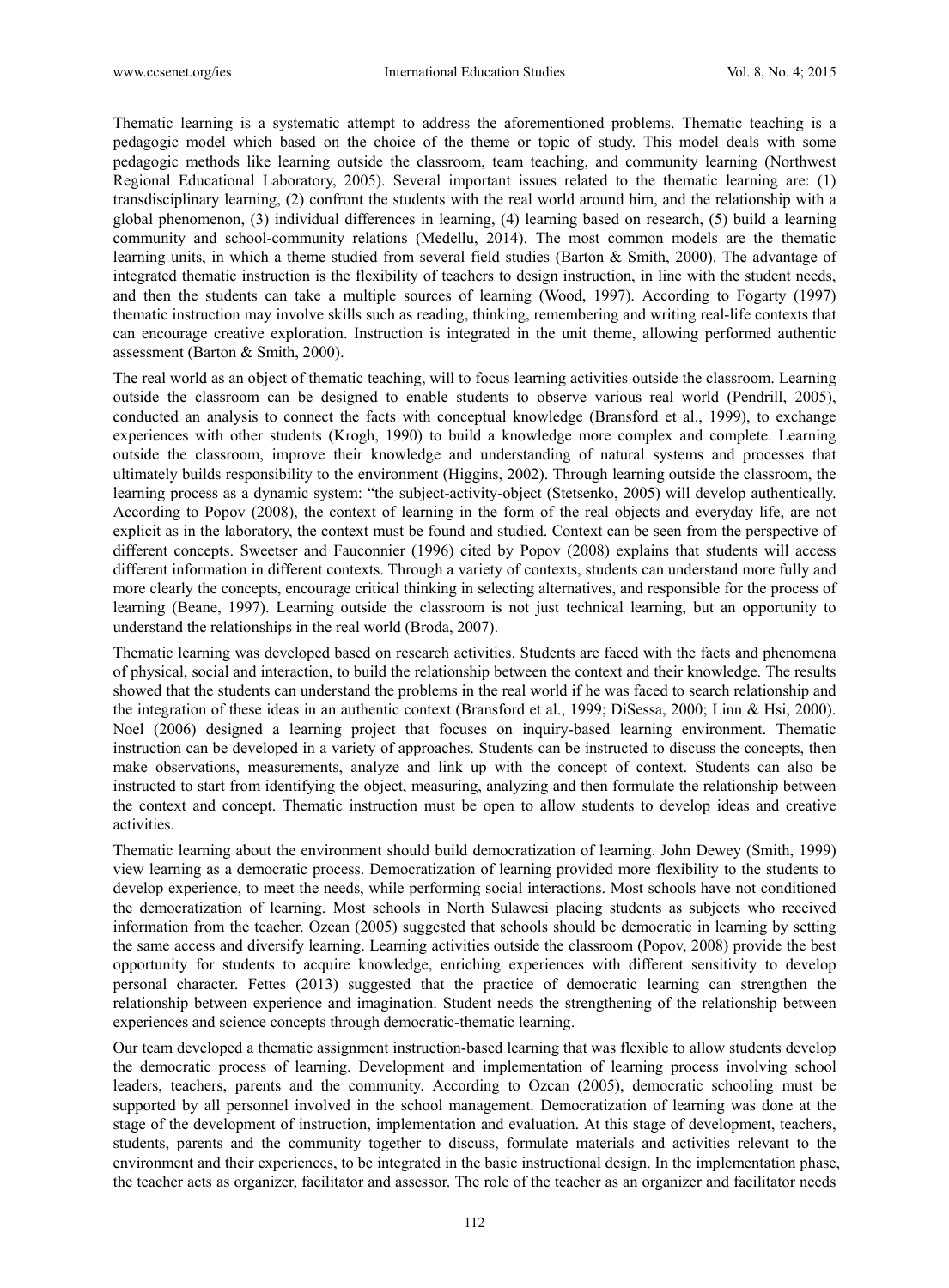to encourage students in communication, group discussions and various forms of collaboration in developing critical thinking skills (Popov, 2008). Parents play an important role in the democratic process of a child learning (Bekoe & Quartey, 2013). Aref et al. (2009) suggested six categories or types of participation of parents/community toward education namely: strengthening, partnership, interaction, consultation, provision of information, and manipulation. As facilitators, parents and the community provide reinforcement of the democratic learning principles such as: education based on the human right to life, development of social dialogue and critical thinking. Thematic assignment material formulated from the environment issues. Learning objects (context) of the thematic assignment are the fact/natural phenomena and social culture. Materials and learning activities was integrating science concepts and processes in the context of the thematic assignment. According to Higins (2002), materials and learning activities like these, potentially to increase the students' knowledge and understanding of the systems and processes in nature. Thematic assignment material and activities confronting students to authentic problems (Popov, 2008), which was designed with two approaches: concepts-context and context-concept. Instructional of thematic assignment is varied in complexity, corresponding to middle and high school education. Learning activities instruction was flexible for developed in the form of communication, attention, thinking, observing, moving, and working individually or in groups. The learning activities ensure the development of multiple-intelligence (Stephens, 2007).

## *1.1 Objective*

- The long-term goal of this research is to create the democratic science learning in schools across the North Sulawesi. Democratization of science learning in schools was developed through action research conducted by a team from the State University of Manado. The first year (2014) was the basic research on the democratization process of learning, which was implemented in Sangihe.
- The purpose of the first year study was to evaluate the democratization process of learning through stages: (1) the design of learning materials sourced from environmental issues, 2) implementation of the thematic assignment, and (3) evaluation of the process and outcomes of learning.

## **2. Research Methods**

# *2.1 Research Procedure*

This study was the first step to building a democratic process of science learning through thematic assignment. Themes of assignment include the strategic issues in the study area, likes: landslides, water cycle and the availability of clean water, coastal erosion, mangrove forests and energy. This article discusses the results of thematic assignment of landslides. Subjects of study were the students of middle and high school. Stages of this research and development were as follows:

Designing of basic instructional thematic assignment. Designing of the basic instruction, conducted over four months: from March to June 2013. Learning material includes: concepts, concepts network across fields of study, and context (facts and phenomena of nature, social and culture). Learning processes were the student activities in groups supported by parents and community.

Survey of the sites for the development of instructional materials and activities as well as the determination of the school. Object of survey covers natural conditions and socio-cultural related to assignment themes.

Try out and revision of instructional design. Instructional design were developed with the input of local elements (survey results) was tested on groups of middle and high school students. After try out and revision, the team conducted a teaching simulation. This simulation aims to develop the variations of the learning activities and setting a time of learning. Simulation was important to avoid differences in the implementation of assignment, procedures of field activities, and learning strategies (Letterman & Dugan, 2004; Wentworth & Davis, 2002).

Developing the instructional design in research area. This stage was the development of instructional design in detail, in line with the environmental conditions, and the targeted students. Developing of instructional design, performed by the research team, teacher of science and math, students, parents and the community. Developing of instructional design include the development of instructional materials, learning activities, and manufacturing of equipments for observation or field measurement.

Implementation of thematic assignment. Thematic assignment instruction performed by the students in groups, to follow the syntax of learning method. Basically, the learning method was the student based activities that are inquiry and problem solving. Teams of teachers of Science and Mathematics, and researchers acts as a facilitator. Mechanisms of facilitating follow the material being discussed. Mathematics teacher and researchers with mathematical background, acts as facilitator for mathematical topics. The other teacher and research members act as evaluators. Parents and communities can act as leaning partners or facilitators. Parent's role was depends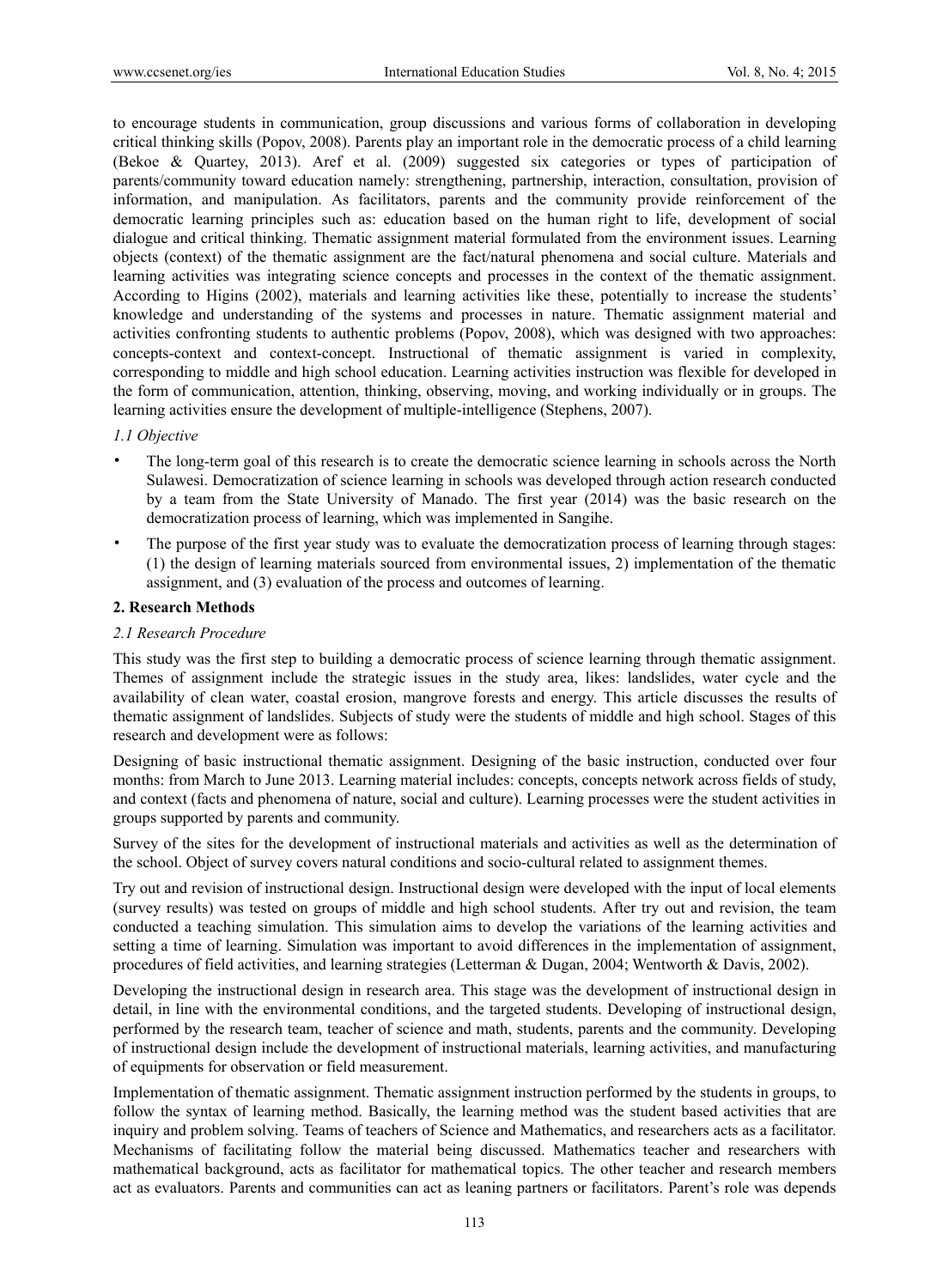on their knowledge and experience about the matter and activities. Evaluation of the learning process using observations form which are designed to follow the science process. The evaluation of learning process was focused on the skills and teamwork of students. The evaluation process was also based on a form of thematic assignment instructions. Performance evaluation conducted at the end of the learning activities. Performance evaluation to measure the student's knowledge on concepts, relation between concept and context, relation between concepts of subject areas (physics, biology and mathematics). Evaluation of learning programs including perceptual evaluation of students, teachers, parents and the community, held at the end of program. This evaluation emphasized on the affection of the usefulness of material and activities, as a reflection on social behavior, strengthening local wisdom, the implementation of government programs. At the end of implementation of thematic instruction, students expressed the personal commitment related to its role in the utilization of resources, environmental management, enforcement of local knowledge, a critique of the social behavior.

#### *2.2 Variable of Assessment of Learning Democratization*

Assessment of learning democratization conducted from development stage to implementation and evaluation stage. Assessment of learning democratization was done for teachers, students, and parents/community. At the development stage, indicators of democratization of teachers role were: (1) the input of material (physical, social, cultural), (2) inputs of learning activities relevant to the principles of democratic learning, (3) input of dialogue and varied evaluation, in line with the students conditions, (4) input for involvement of parents/communities role to support the democratization process of learning. Indicators of democratization of the students role were: (1) input of experience relevant to the theme, (2) inputs of alternative activities, (3) input for democratic assessment and evaluation, (4) correction/revision based on tryout of instructional design (such as systematic activities, grouping of students, allocation of time for learning). At the development stage, the indicator of democratization of parents /community role were: (1) the input of local element needed by community, (2) input of activities required by the community, (3) input of variation of students condition and needs for improvement, (4) input of community and parents role, to support the school management. At the development stage, data for teachers, students and parents gathered using the checklist.

In the implementation phase, the indicator of the democratic role of the teacher were: (1) initiatives / activities developed by teachers to enable the interaction of groups of students, (2) the initiative to create the learning dialogue with students and parents/community, (3) a positive response was given to students during the groups interaction and with parents, (4) the solution of social problems relevant to the proposed by students, parents and community. Indicator of democratic activity of students during the implementation of thematic assignment were (1) asking questions relevant to the material and procedures, (2) initiatives to develop alternative of relevant activities, (3) proposed the needs for facilitation services by a team of researchers and teachers, (4) ask the problems raised during the learning process, (5) initiative to do the assignment autonomously with material consistent to thematic assignment. Indicator of the democratic role of parents were: (1) conduct a dialogue with a team of researchers and teachers during the learning process, (2) develop a choice of activities based on experience, relevant to the thematic assignment instructions, (3) develop alternative activities for students, relevant to the material that are being implemented. For all indicators, data obtained using the checklist.

At the stage of evaluation, assessment of democratization was done for the students only. Indicators of democratization in the evaluation phase were: (1) to propose a clarification of the assessment process at each stage of the assignment, (2) propose a clarification on the results of the evaluation of learning outcomes, (3) the openness to receive an objective assessment, and satisfaction with the process and learning outcomes, (4) motivation to learn and do the work of better quality, after getting the results of the evaluation (process and outcomes). Acquisition of data indicator (1) and (2), using the checklist, while the indicator (3) and (4), using a questionnaire. Data obtained from the check list for all stages of the assessment of democratization, was used to obtain qualitative information about the reason for the response of teachers, students, parents / community. The tracking information was also building a dialogical relationship between researcher team- teacher - student parents and community.

## *2.3 Analysis and Presentation of Research Results*

Democratization of learning data at the development stage analyzed and presented descriptively. Democratization of learning data at the implementation stage analyzed and presented graphically to show the development from the beginning to the end of the activity. The relationship between indicators of student activity during the learning process with the role of teacher and parents / community, were analyzed using analysis of rank correlation (Spearman rho). The results also present the relationship between mastery of the concepts of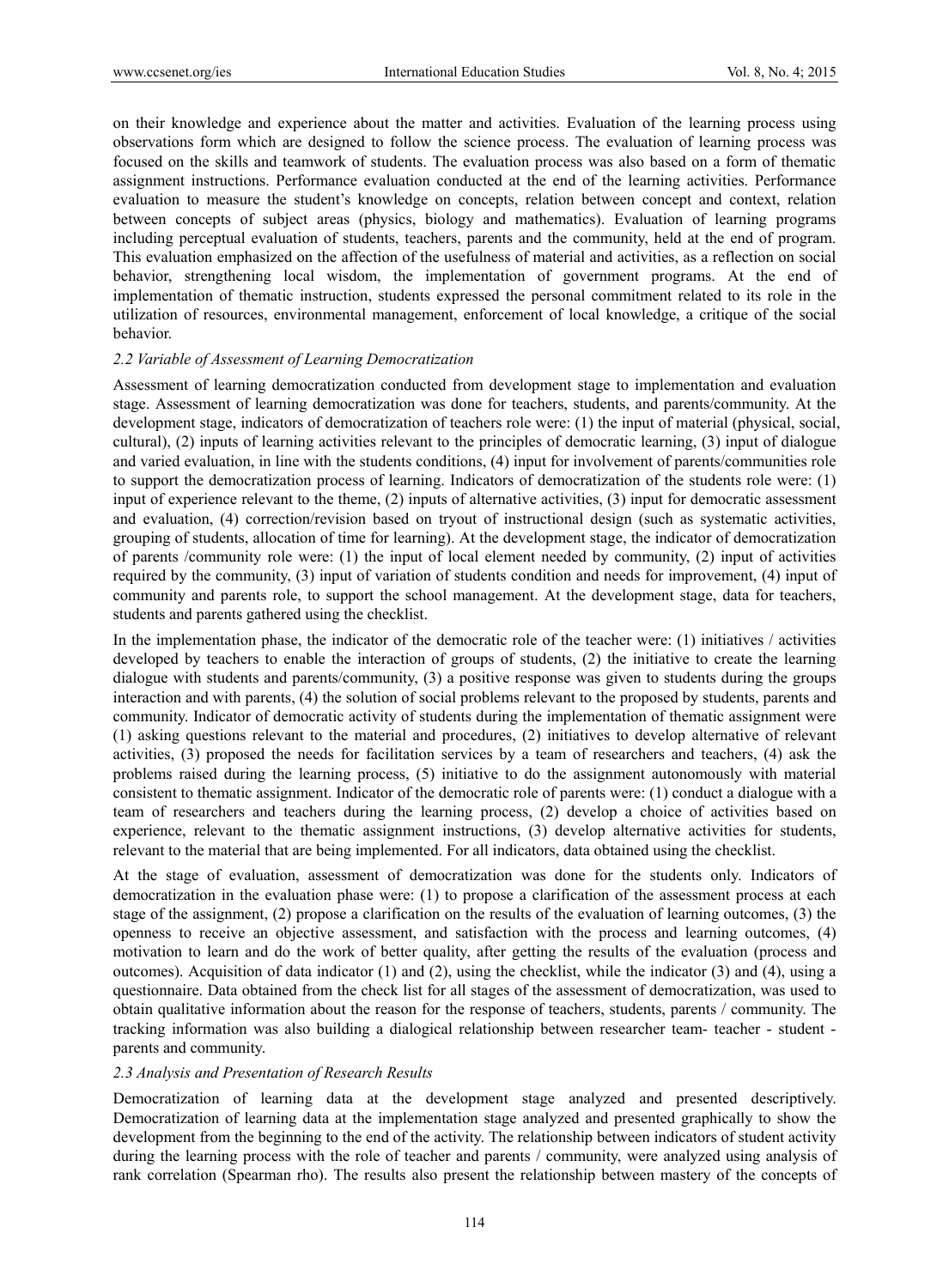science and mathematics, using product moment correlation.

#### **3. Research Result**

The results of study that were discussed in this article, was a part of the research of development and implementation of thematic assignment, performed in Sangihe, year of 2014. The results of the research presented here focuses on the democratization of learning which includes three main phases namely the development of the design, implementation and evaluation.

## *3.1 Democratization in the Development Stage*

The role of teachers in the development of instruction was not maximized. Teachers only provide input of material in seven activities from 10 activities of basic thematic assignment. Teachers productively provide input to the development of activities and evaluation. Teachers provide input on the role of parent involvement, but not maximum. The constraints were due to a lack of experience in identifying the local elements and integrate it into the instructional design. Through discussions with the team of researchers, teachers can propose the case that relevant to materials and learning activities.

Teachers propose input for parent's involvement in the learning activities i.e activities of measurement, data acquisition of social-cultural and community responses to government policies related to the control of the landslide. It shows the potential of increasing the teacher capacity in designing learning materials utilizing the environments, after attending several times of a joint research activities and mentoring by faculty. Student feedback is low because students are accustomed to receiving learning materials from the teacher. Students only provide input about the location of the landslide. Students have not been able to identify the relevant material and learning activities. Involving students in the development of the instructional design bring their enthusiasm to participate in the implementation of thematic assignment. In the development of design phase, the students ask the purpose and usefulness of learning. Developing of thematic assignment (landslide) design in the district of Tamako, there are five parents who are directly involved. Most parents provide input through a form of thematic assignment instruction. Parents responded enthusiastically to the instructional design of the learning. Parents provide input on the matter i.e. people's behavior with regard to landslide events, government policy and public response.

## *3.2 Democratization in the Implementation of the Draft*

The assessment of learning democratization during the implementation of thematic assignment was based on indicators of student activity, the role of teachers, parents and community. Description of this outcome was the result of the implementation of instructional design which the approach was from context to concept. The development of students activities, the role of teacher and parents, presented graphically in Figure 1 to Figure 4.



Figure 1. Teacher role progress during ten activities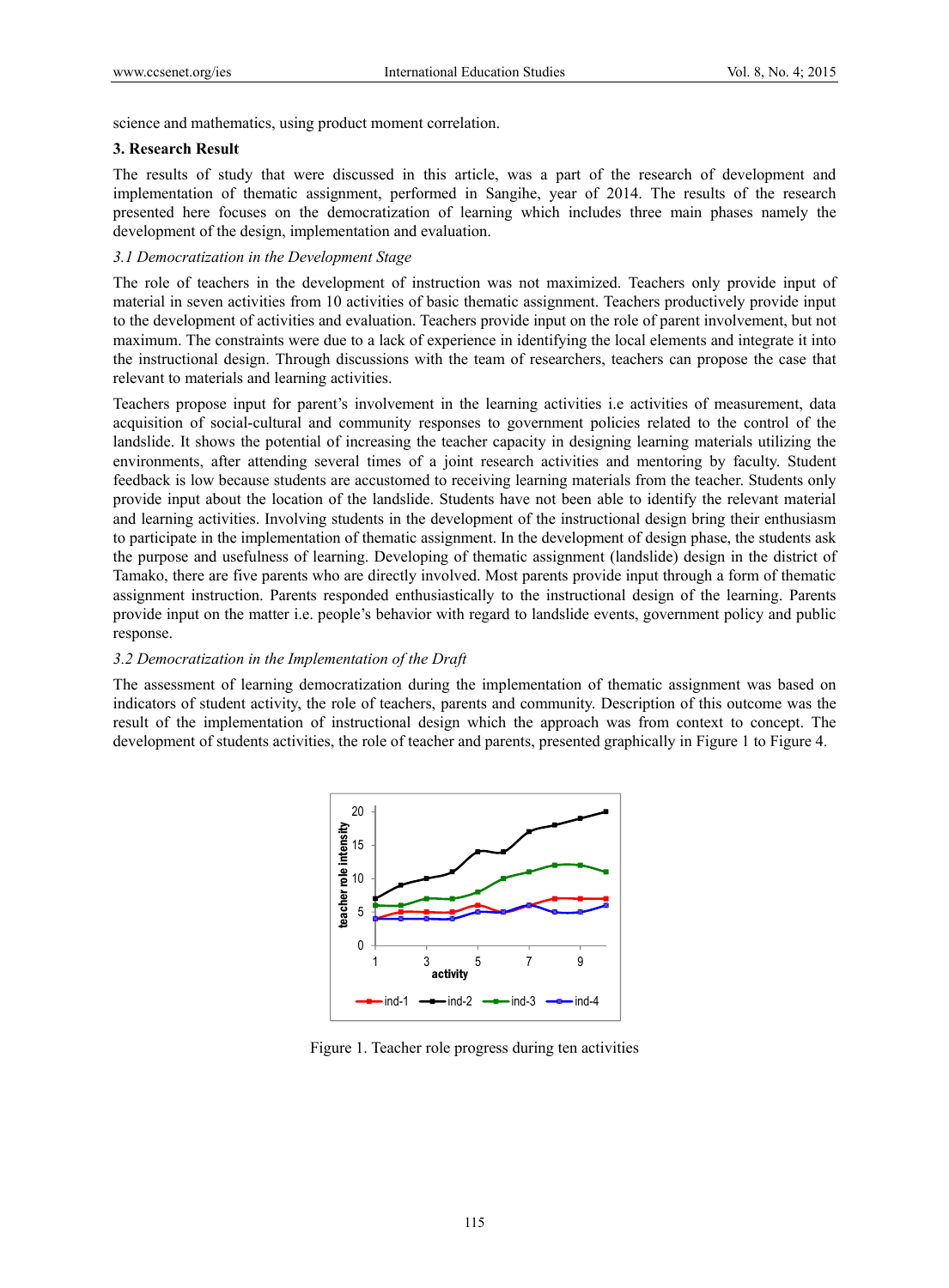

Figure 2. Student (individual) progress during ten activities



Figure 3. Student (group) progress during ten activities

Figure 1 presents a graphic of the teacher role in the implementation of the thematic assignment (landslides), ranging from first to tenth activity. In the implementation of the thematic assignment, the teacher has a high enough initiative to enable interaction in groups of students (indicator-1). The degree of teacher initiatives was related to the activity of learning group. The more active groups, teacher initiative will be increase (positive correlation coefficient). Teacher role in building a democratic learning through the dialogue with students (indicator-2), was high and increased from the first until the end of meeting. Teacher's response to the interaction within groups and across groups of students also increased from the first to the ninth meeting (indicator-3). This teacher's response was inline with the level of student groups' activity (positive correlation coefficient). During the learning process, teachers can develop materials and activities related to social issues and events around the landslide (indicator-4). Teacher shows quite good progress in building democratic learning process, especially in creating the climate of dialogical learning with students and parents.

Figures 2 and 3 show the student activity increased from the initial to the end of meeting. Individually, students proposed many relevant questions (indicator 1) primarily associated with the science procedure. Student groups can put forward alternative activity and confirm the relevance of activities with the assignment material (indicator 2). From the first to the final meeting, the students showed the increasing of communication with the research team and the teacher, about the needs of facilitation services for learning (indicator 3) and the acquisition of information (concepts) from the references (indicator 4). Implementation of thematic assignment was significantly to motivate the student initiatives (indicator 5), primarily to repeat the field measurements.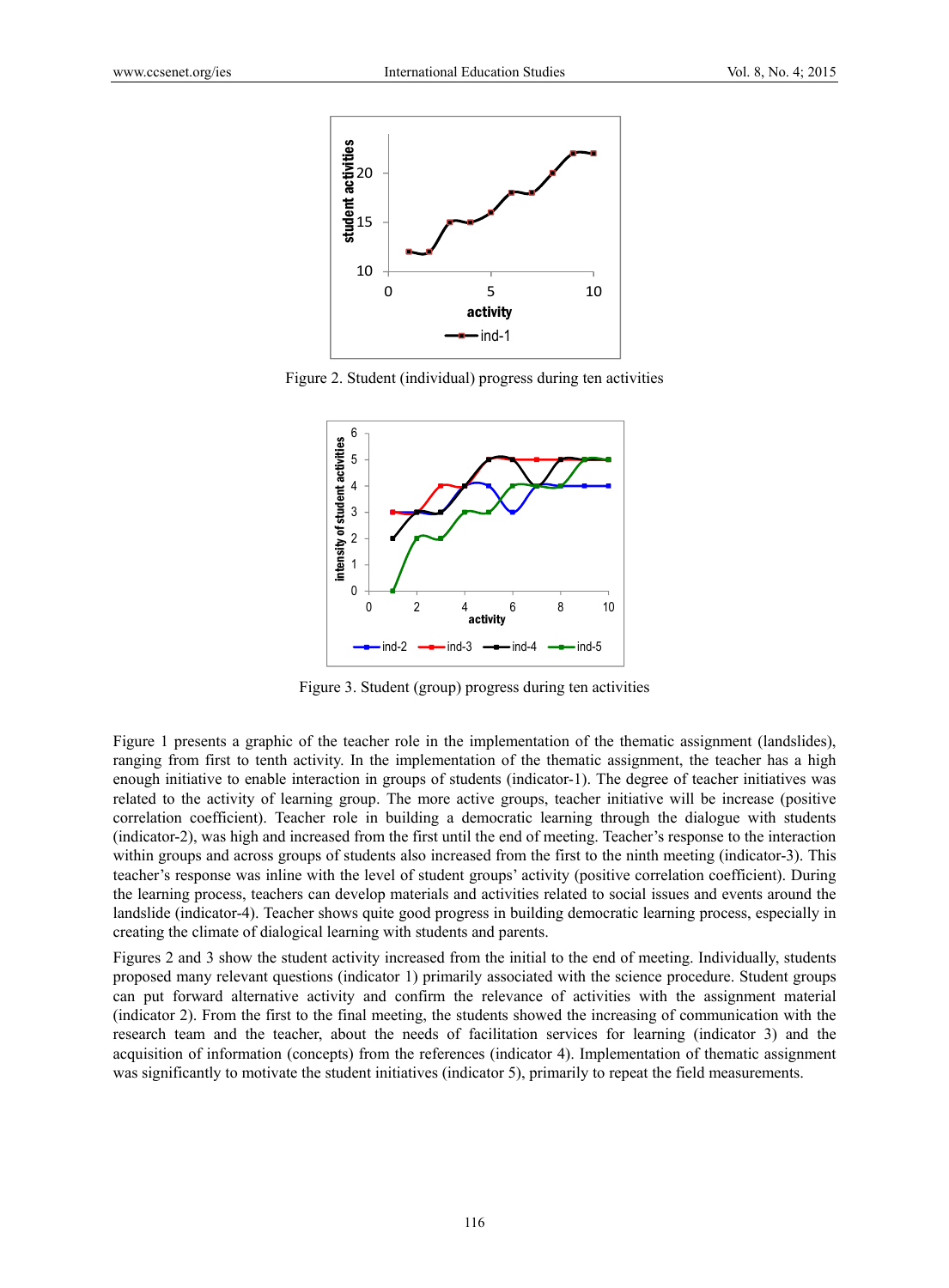

Figure 4. Parents/community role during ten activities

Participation of parents/community increased from the first to the end of meeting. Parents were active to dialogue with a team of researchers and teachers (indicator 1) regarding social issues, the community behaviors that could potentially lead to landslides, government policies on landslide control etc.

Parents actively asking the questions when they help students in the field (indicator 2), among others, on how to measure the slope, infiltration processes, root function, etc. Parents do not yet have enough experience to develop materials and activities (indicator 3), but they are satisfied because they understand the benefit of the materials of thematic assignment.

The relationship between the student's activity progress with the role of teacher and the role of parents/community, are presented in Table 1. Rank correlation coefficient was presented in Table 1 shows the relationship between the increase of student group activities with the role of teachers, and with the role of parent.

| Student activity indicator | Indicators of teacher's role |       |          |       | Indicators of parent's role |         |          |
|----------------------------|------------------------------|-------|----------|-------|-----------------------------|---------|----------|
|                            | $Ind-1$                      | Ind-2 | Ind- $3$ | Ind-4 | $Ind-1$                     | $Ind-2$ | Ind- $3$ |
| Indicator-1                | 0.876                        | 0.884 | 0.812    | 0.840 | 0.812                       | 0.684   | 0.902    |
| Indicator-2                | 0.722                        | 0.766 | 0.746    | 0.685 | 0.693                       | 0.694   | 0.784    |
| Indicator-3                | 0.815                        | 0.808 | 0.820    | 0.747 | 0.712                       | 0.596   | 0.778    |
| Indicator-4                | 0.606                        | 0.745 | 0.770    | 0.788 | 0.820                       | 0.702   | 0.812    |
| Indicator-5                | 0.587                        | 0.592 | 0.594    | 0.604 | 0.546                       | 0.798   | 0.663    |

Table 1. Spearman's correlation coefficient between the increasing of student's activities and the teacher's role, and between the student activities and the parent's role

The critical value of rank correlation coefficient for  $n = 10$ , and the significance level 0.05 was 0.564 (Crawshaw & Chambers, 2001). Based on the classification used by the Spearman rank (Mukaka, 2012), the correlation coefficients in Table-1 was classified as moderate to very high positive. The correlation coefficient indicates a strong association between the activity of the student with the role of teacher and parents. This was also shown by the development of student activity and increasing the role of teachers and parents from the first to the final meeting. The results showed that the democratization process of learning can be built flexibility for students to interact in a group with the support of teachers, parents and the community.

#### *3.3 Description of the Mastery of Science-Math Concepts*

Table 2 describes the mean and variance of concepts mastery scores in physics, biology, and mathematics, after the students completed their activities on thematic assignment.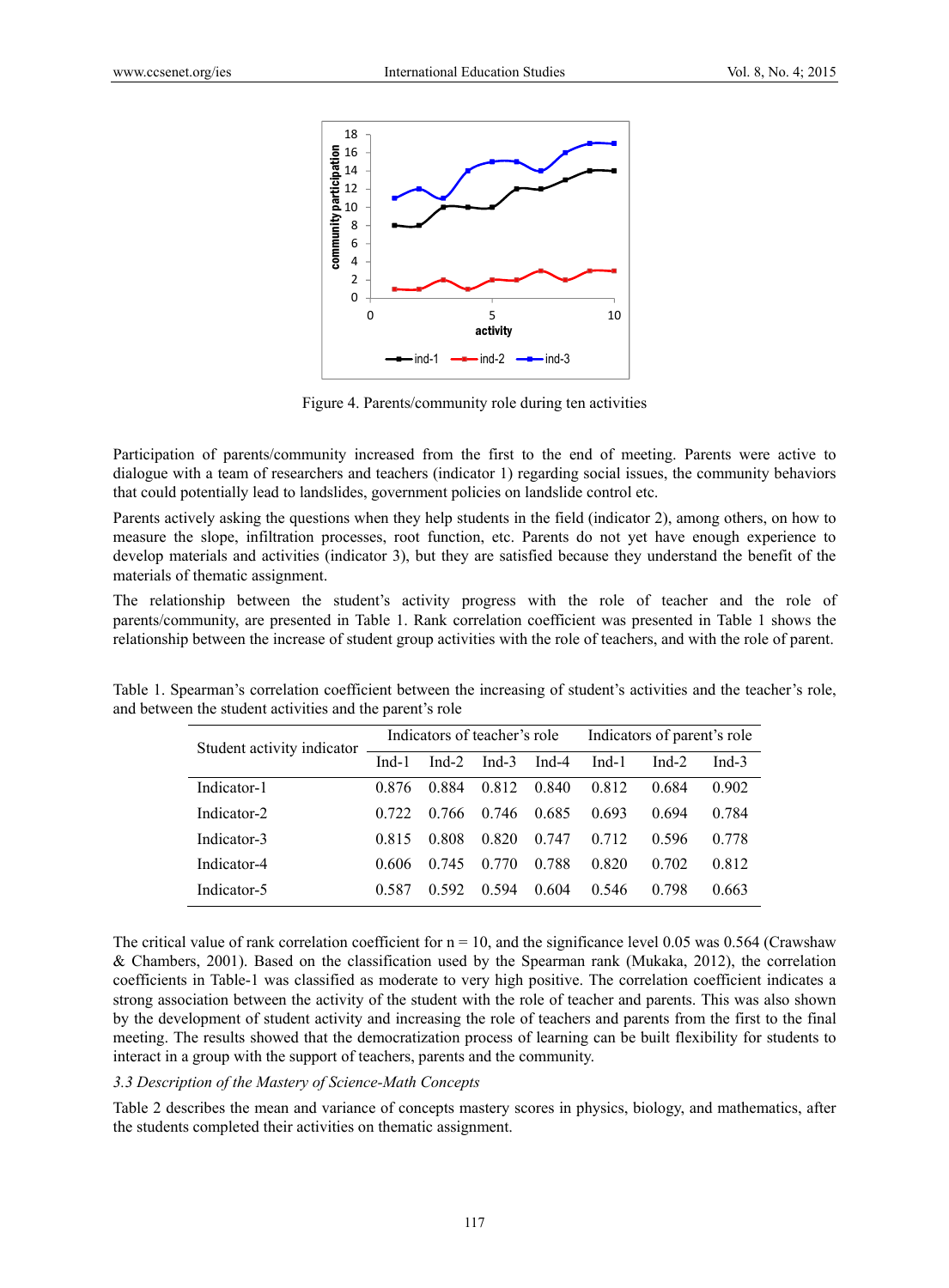| <b>Students</b><br>group | Mean of score and variance<br>in physics |          |       | Mean of score and variance<br>in biology | Mean of score and variance in<br>mathematic |          |
|--------------------------|------------------------------------------|----------|-------|------------------------------------------|---------------------------------------------|----------|
|                          | score                                    | variance | score | variance                                 | score                                       | variance |
|                          | 7.242                                    | 0.033    | 7.564 | 0.038                                    | 7.177                                       | 0.026    |
| 2                        | 7.454                                    | 0.034    | 7.582 | 0.029                                    | 7.366                                       | 0.030    |
| 3                        | 7.125                                    | 0.038    | 7.325 | 0.304                                    | 7.034                                       | 0.038    |
| $\overline{4}$           | 6.943                                    | 0.043    | 7.345 | 0.406                                    | 6.681                                       | 0.043    |
| 5                        | 7.040                                    | 0.034    | 7.640 | 0.342                                    | 7.022                                       | 0.041    |
| 6                        | 7.551                                    | 0.036    | 7.661 | 0.392                                    | 7.562                                       | 0.034    |

Table 2. The mean and variance of concept mastery of physics, biology and mathematics in thematic assignment of landslide

The mean and variance data of concepts mastery in physics, biology and mathematics, which are presented in Table 2, showed that the average score is almost equal to six groups of students. The mean of variance was low for all groups of students, this indicate that the student groups was homogen. Mean scores indicate that the mastery of concepts of physics, biology and maths can be considered fairly good to good, The correlation coefficient between the average score of physics concepts with the biology of 32 students was 0.77. The correlation coefficient between the average scores of physics concept with the mathematic concepts of 32 students was 0.86. The correlation coefficient between the average scores of the mathematical and biology concept for 32 students was 0.71. These correlation coefficients were significant at the significance level 0.05. The correlation coefficient indicates that the material and activity potentially to build the comprehencive knowledge and the relationship between the concepts of science (physics and biology) with mathematics.

#### *3.4 Democratization in Learning Assessment and Evaluation*

During the assessment process of learning, all groups of students to clarify the results of the assessment. There were 27 students among 32 students to clarify the results during the learning process and after receiving the results of the evaluation. Students who did and who did not clarify the assessment and evaluation expressed satisfaction after getting the teacher's explanation. Students individually or in groups, motivated to improve learning activities after getting the results of the dialogical assessment and evaluation. This was shown by the increasing of activities of student groups as in Figure-2. Students response to the process of assessment and evaluation, was commented by their teacher as a significant development of open and dialogical learning, because this has never happened before.

## **4. Discussion**

The development of thematic assignment of landslide and its implementation can build a learning climate that is more open and productive between students, teachers and parents/community. The involvement of students, teachers, parents and the community in the development stage can build communicative climate to carry out learning activities. Discussions during the instructional development stage can motivate students and parents. Students and parents perceived the instructional design as suitable and usefulness to cover the real problems. Although the information provided by parents was limited, but it was encourage them to engage in learning activities of students. Parents who are involved in the instruction development, motivating the other parents and they had a communication in fill-out a thematic assignment instruction. Despite performed for the first time, but the introduction of parents, students and teachers on the theme of the thematic assignment, allows them to develop the instructional design with the relevant local elements. The achievement of student learning is quite good, indicating that the initiation of collaboration in the development of the design can encourage students to learn more actively and ultimately contribute the students' knowledge construction. This result is consistent with the results of the study by Flowers et al. (1999), that the joint planning, the creation of a positive work climate, and contact between teams with parents can improve student achievement scores. Development and implementation of thematic assignment, was simultaneously reduce student dependence on teachers, and build parental support. This was required in the development of the democratization of learning.

Student activity, the role of the teacher, and parent participation in the implementation of the thematic assignment showed consistent improvement from the initial to the end of meeting. This increase occurs because the active interaction between the three components. This interaction shows that the instructional design and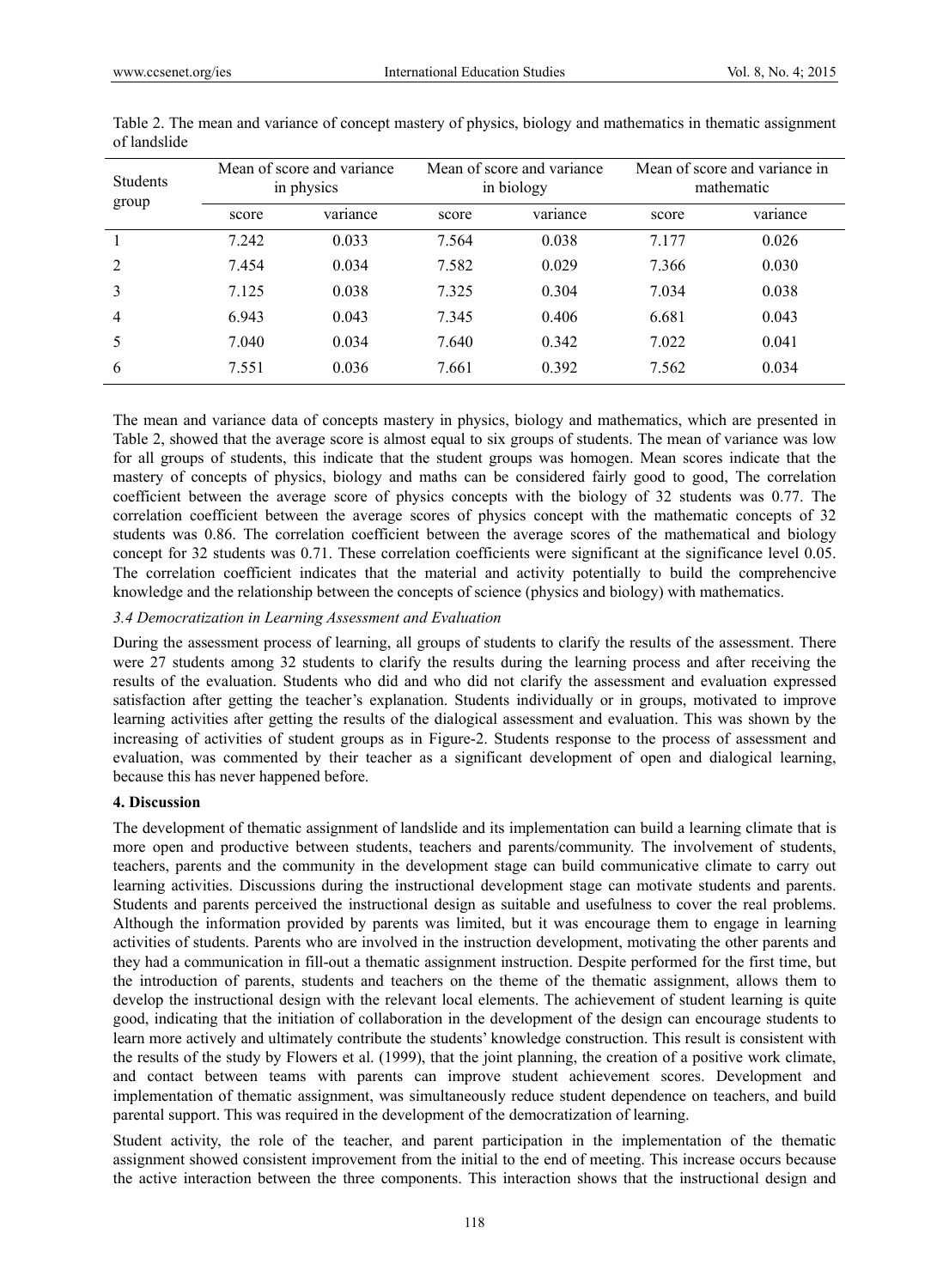implementation of thematic assignment can encourage dialogic communication as a measure of the increase in the democratization process of learning. Though at the beginning of the process, there was the stiffness, but growing of motivation can enhance active communication and a climate of openness during the learning process. Conformity of the development of students activities with the role of the teacher and parents, to indicate that the democratization of learning process can thrive when there was intensive interaction between the components. Significant correlation between indicators, was shown that the intensive interaction between learning components, will encourage the increasing of democratic learning activities. This democratic learning activities, contribute the increasing of knowledge, science process skills (measuring, analyzing, etc.) as well as the students' views and attitudes towards conservation of resources. Stephens (2007) suggested that this learning activity ensure the development of multiple-intelligence. Integrating concept and context of landslide, was improving the multiple intelligence. According to Zandvliet and Sammel (2001), the teaching which connects the concept of science, technology, society and the environment, can integrate the increasing of knowledge, skill and affection. Higins (2002) suggests that learning about the facts around the student could potentially increasing the students' knowledge and understanding of the natural systems and processes related to environmental responsibility.

Activities conducted outside the classroom, increasing student activity in the group as well as the interaction of students with teachers and parents. The results of the assessment by researcher team, showed that the activities carried on outside the classroom makes the students had the courage to ask, answer questions, put forward ideas etc. Thematic learning that to confront the fact around students, and conducted outside the classroom, can build a democracy that ultimately contribute to student learning of knowledge, skills and affection of the problems experienced in everyday life. Democratic learning process experienced by students, to encourage the students to study the social implications of science processes, such research by Eggert et al., (2013). Thematic assignment that confronts students with authentic problems, to build student's initiatives in developing the science process as observing and discussing science. The low variance of score indicates that the implementation of the democratic thematic assignment involving the role of parents and teachers as facilitators, can improve the homogeneity of the learning achievement of groups. This result was in line with the research by Bolak et al, (2005). The open assessment and evaluation of learning processes to encourage students to perform learning initiatives, improving group learning activities and healthy competition between groups. Students gain an understanding that actually the learning process was student activity facilitated by the teacher. Students not only receive information (learning) set by the teacher, but must be actively getting resources and the process of science.

Implementation of thematic assignment raises democratic learning activities such as: (1) the initiative interaction between middle and high school students, (2) the process of assessment and reflection assignments by groups of students, (3) the activities of science process that simultaneously with the socio-cultural discussion, (4) initiative of students gain learning resources, (5) teachers and students to discuss the forms of community activities to be developed as a thematic assignment. This activity was an important input for the development of democratic learning over the next five years. Based on the results of the first year of research, the development of democratic learning through thematic assignment include: (1) the expansion and adaptation of thematic assignment according to the characteristics of the school environment, (2) the development of thematic assignment across levels of education, (3) the integration of assessment and reflection process in the implementation of the thematic assignment, (4) development of thematic assignment with socio-scientific approach, (4) the integration of the local with the global element, (5) utilizing community activities as a form of material and thematic assignment activities.

## **5. Conclusion**

Development of design stage could potentially be the beginning of the democratization process of learning through thematic task. Teachers, students, and parents have not been optimal role in the development of design and need more experience through research and advocacy by the research team. Implementation of thematic task can build and enhance the democratic learning process. Students showed increased of democratic learning activities, from the initial to the end of the meeting. Democratic activity of students, increased interactively with the increasing of the role of teachers and parents. Student group activities can encourage the development of democratic learning process and contribute to mastery of concepts and processes of science. The dialogical assessment and evaluation can build a democratic attitude of students, among others, to clarify, understand and accept the results of the assessment. Overall, the results showed that the democratization of learning can be developed through thematic assignment involving the role of parents.

#### **Acknowledgements**

The research team would like to thank to the undergraduates, master's and doctoral students as well as alumni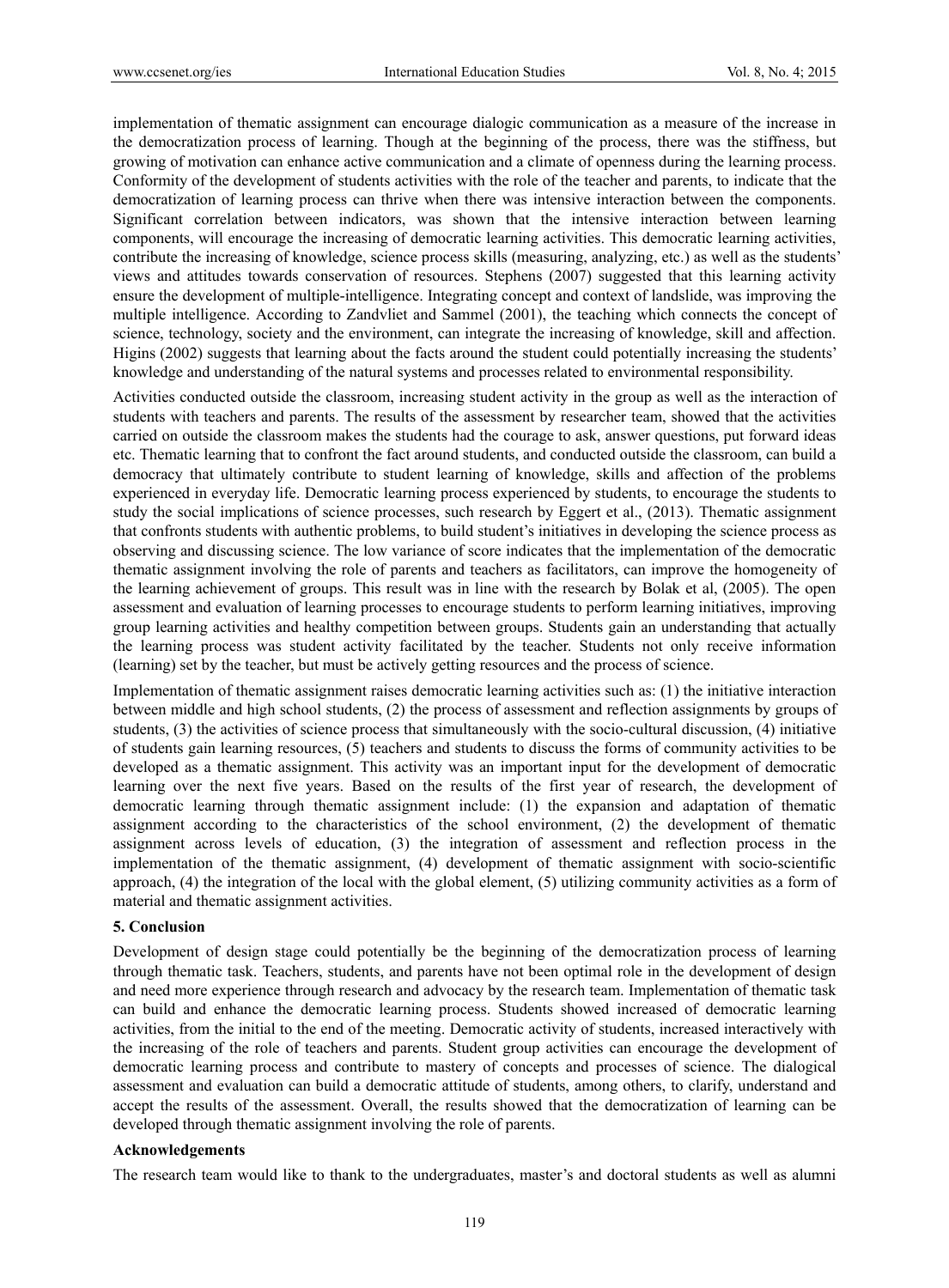who were involved in this research. Thanks also to the Bupati Sangihe, to the Head of Education Office of Sangihe and her staff, the school and the teachers, and the community that were facilitating and accommodating the research team during the implementation of research in Sangihe.

#### **References**

- Aref, F., Redzuan, M., & Gill, S. S. (2009). Dimensions of Community Capacity Building: A Review of its Implications in Tourism Development. *Journal of American Science, 5*(8), 74-82.
- Barton, K. C., & Smith, L. A. (2000). Themes or motifs? Aiming for coherence through interdisciplinary outlines. *The Reading Teacher, 54*(1), 54-63.
- Beane, J. A. (1997). *Curriculum integration: Designing the core of democratic education*. Alexandria, VA: Association for Supervision and Curriculum Development.
- Bekoe, R., & Quartey, E. F. (2013). Assessing Community Participation in Promoting Basic Education at the Akorley District Assembly (D/A) Basic School in the Yilo Krobo Municipality-Eastern Region–Ghana. *Journal of Education and Practice, 4*(7), 124-134.
- Bolak, K., Bialach, D., & Dunphy, M. (2005). Standards-based, thematic units integrate the arts and energize students and teachers. *Middle School Journal, 31*(2), 57-60.
- Bransford, J., Brown, A., & Cocking, R. (1999). *How people learn: Brain, mind, experience, and school*. Washington, DC: National Academy Press.
- Broda, H. W. (2007). *Schoolyard-Enhanced Learning. Portland*. Maine: Stenhouse Publishers.
- Crawshaw, J., & Chambers, J. (2001). *A Concise Course in Advanced Level Statistics with worked examples*. Cheltenham: Nelson Thornes.
- DiSessa, A. (2000). *Changing Minds: Computers, Learning, and Literacy*. Cambridge, MA: MIT Press.
- Eggert, S., Ostermeyer, F., Hasselhorn, M., & Bögeholz, S. (2013). *Socioscientific decision making in the science classroom: The effect of embedded metacognitive instructions on students' learning outcomes*. Education Research International. http://dx.doi.org/10.1155/2013/309894
- Fettes, M. (2013). Imagination and Experience: An Integrative Framework. *Democracy and Education, 21*(1), Article 4. Retrieved from http://democracyeducationjournal.org/home/vol21/iss1/4
- Flowers, N., Mertens, S. B., & Mulhall, P. F. (1999). The impact of teaming: Five research-based outcomes. *Middle School Journal, 36*(5), 9-19.
- Fogarty, R. (1997). *Problem-Based Learning and Other Curriculum Models for the Multiple Intelligences Classroom*.
- Heller, P., Keith, R., & Anderson, S. (1992). Teaching problem solving through cooperative grouping. Part 1: Group verses individual problem solving and Part 2: Designing problems and structuring groups. *American Journal of Physics, 60*(7).
- Higgins, P. (2002). Outdoor education in Scotland. *Journal of Adventure Education and Outdoor Learning, 2*(2), 149-168.
- Keith, T. Z., & Cool, V. A. (1992). Teaching models of school learning: Effects of quality of instruction, motivation, academic coursework, and homework on academic achievement. *School Psychology Quarterly, 7*, 209-226.
- Krogh, S. (1990). *The Integrated Early Childhood Curriculum*. New York: McGraw-Hill.
- Letterman, M. R., & Dugan, K. B. (2004). Team Teaching a Cross-Disciplinary Honors Course: Preparation and Development. *College Teaching, 55*(2), 76-79.
- Linn, M. C., & His, S. (2000). *Computers, teachers, peers: Science learning partners*. Mahwah, NJ: Lawrence Erlbaum Associates.
- Mandang, T. (2013). *The survey report in order to develop instructional thematic assignments models of integration the local context with the global context based on concept network*. Department of Physics, Manado State University.
- Marpaung, A. (2014). *Analysis of teacher's readiness and needs to develop the traditional games for learning thematic material (Science and Mathematics)* (Thesis, Department of Physics, Manado State University).
- McDermott, L. C. (1993). Guest comment: How we teach and how students learn–A mismatch? *American*